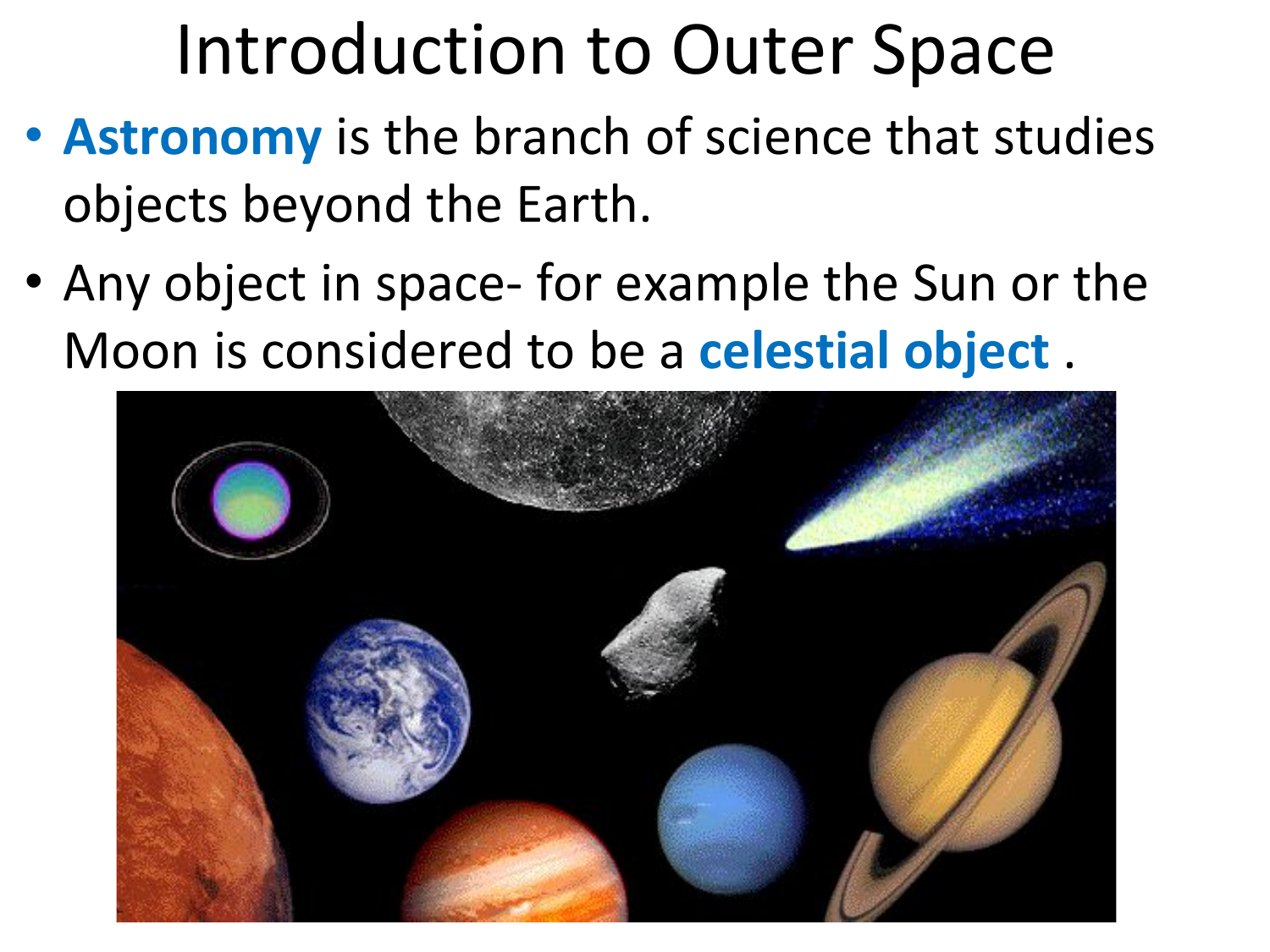- The *universe* is everything that exists, including all energy, matter and space.
- *Cosmology* is the study of the universe.
- It is believed to be 93 billion *light years* in diameter and 13.8 billion years old (*Big Bang Theory*)

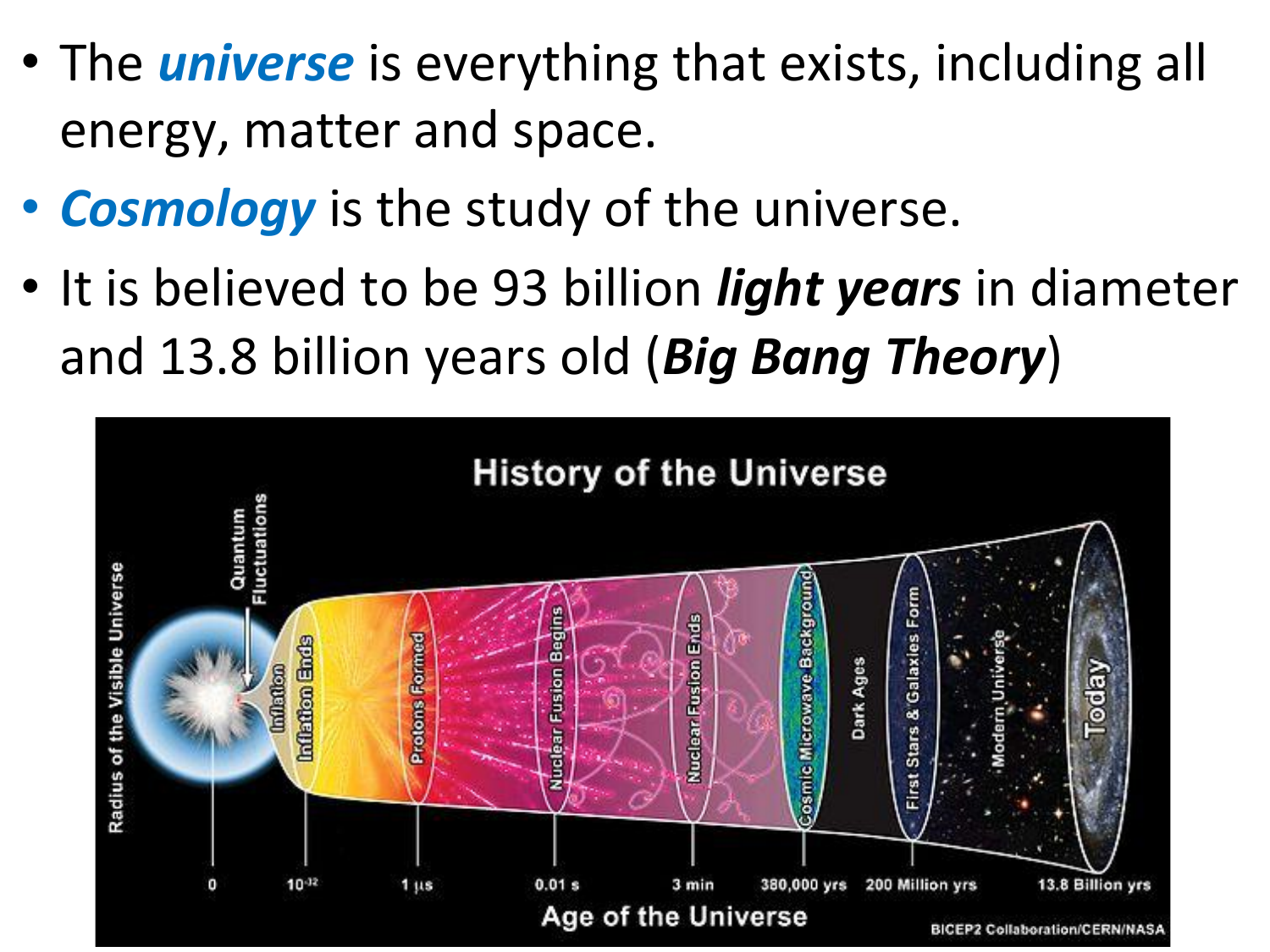- *Stars* are massive collections of gases held together by their own gravity and emitting huge amounts of energy.
- Stars are *luminous* meaning they produce and emit their own light.
- Stars appear to be very small to the naked eye and this is because they are extremely far away.

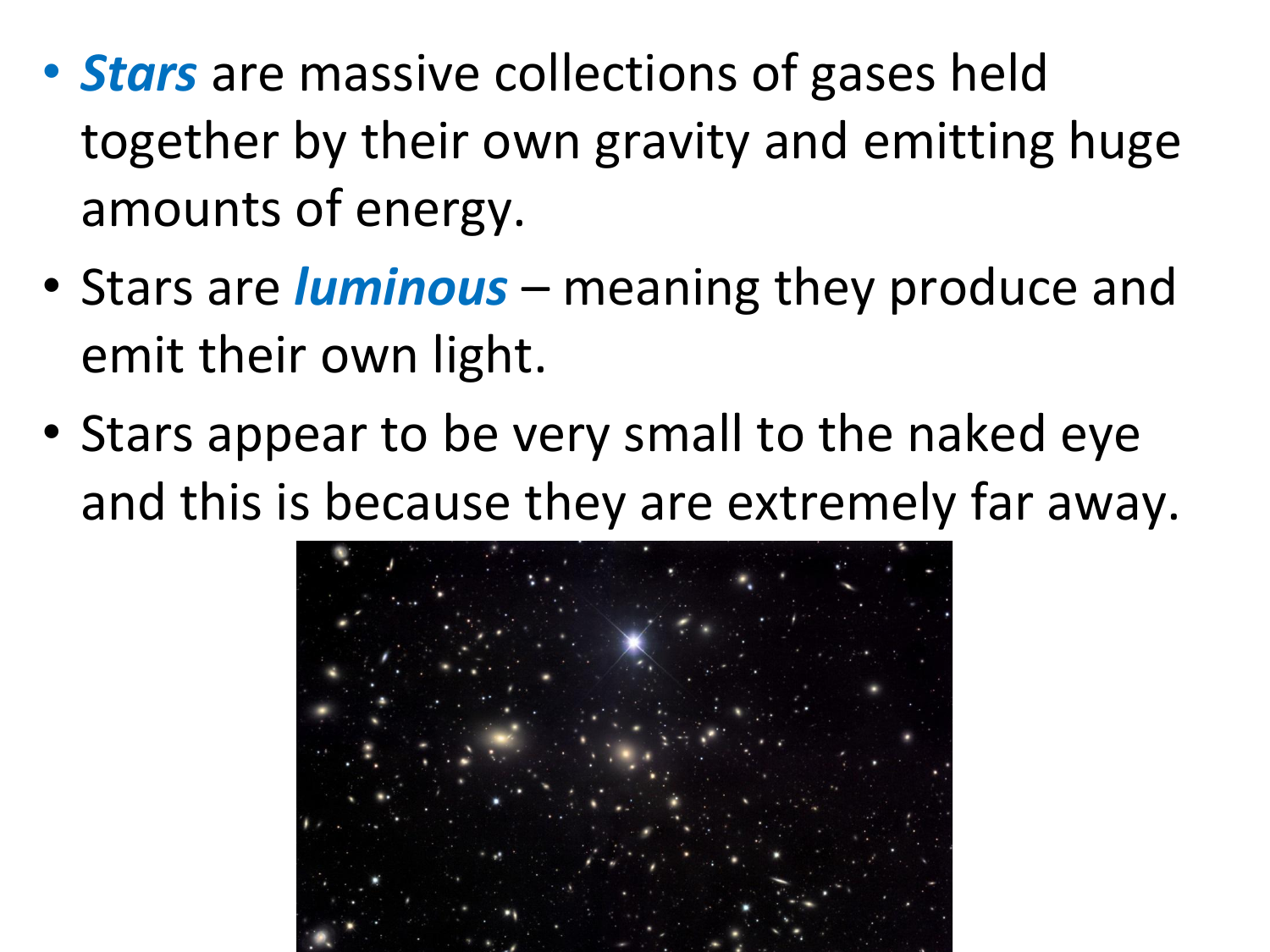

- Our star (the *Sun*) is approximately *150,000,000 km* away from Earth.
- Travelling at 100km/h non stop, it would take approximately 171 years to get to the *Sun.*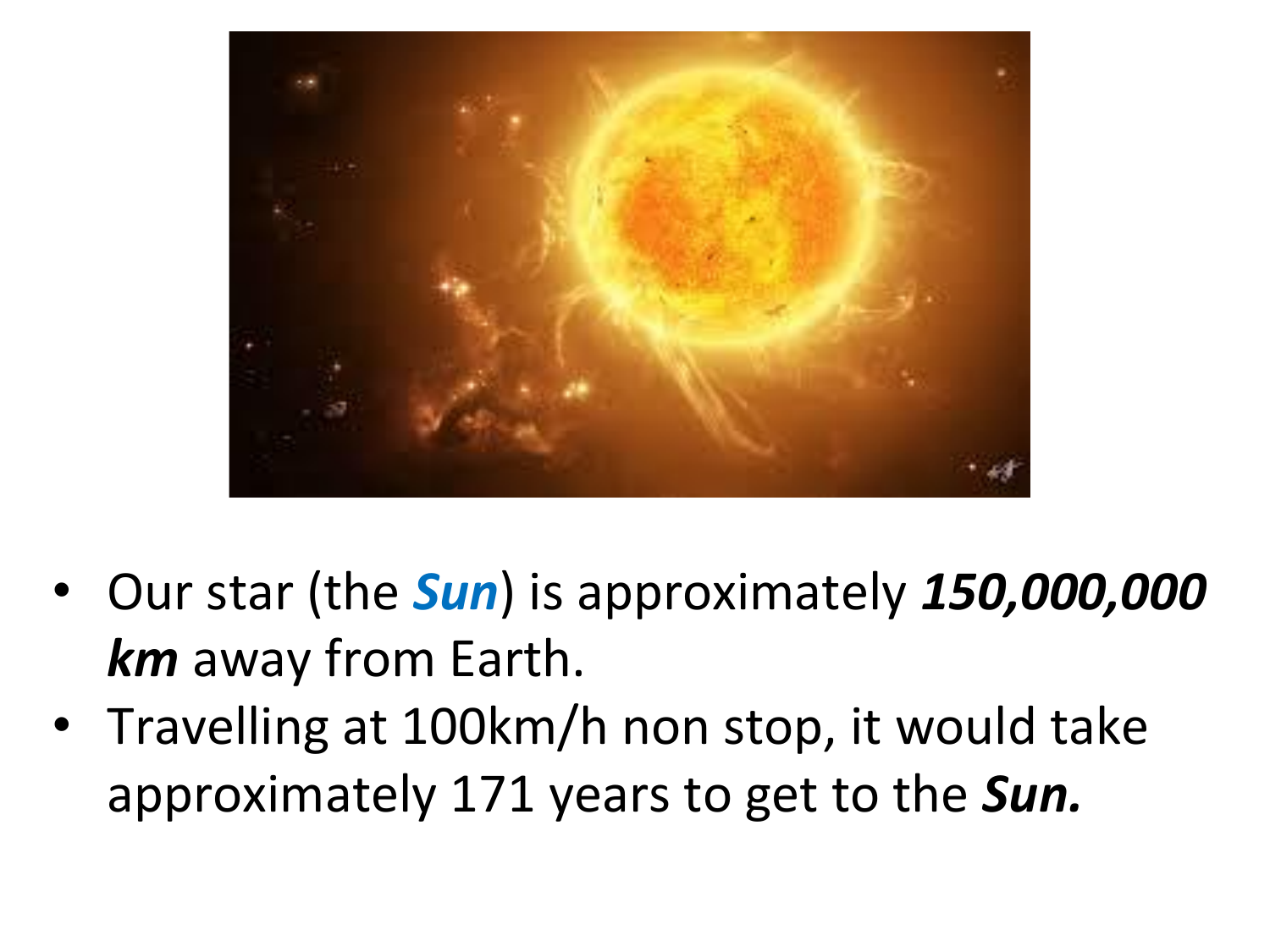• *Planets* are large celestial objects that revolve (travel) around a star and are *non-luminous* (reflect but do not emit light)

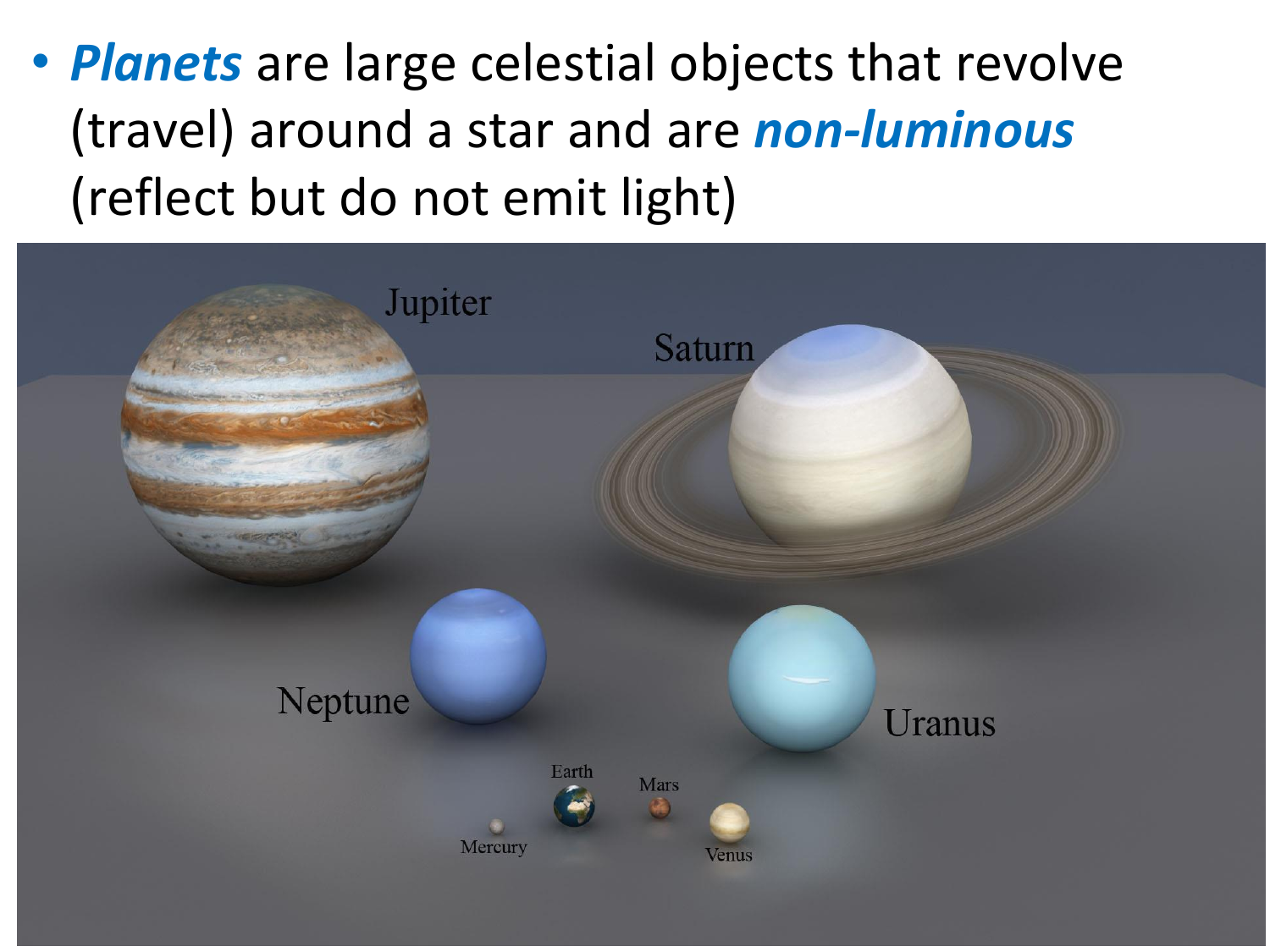Mercury, Venus, Earth, Mars are the inner planets known as *terrestrial planets* as they have a solid rocky core.

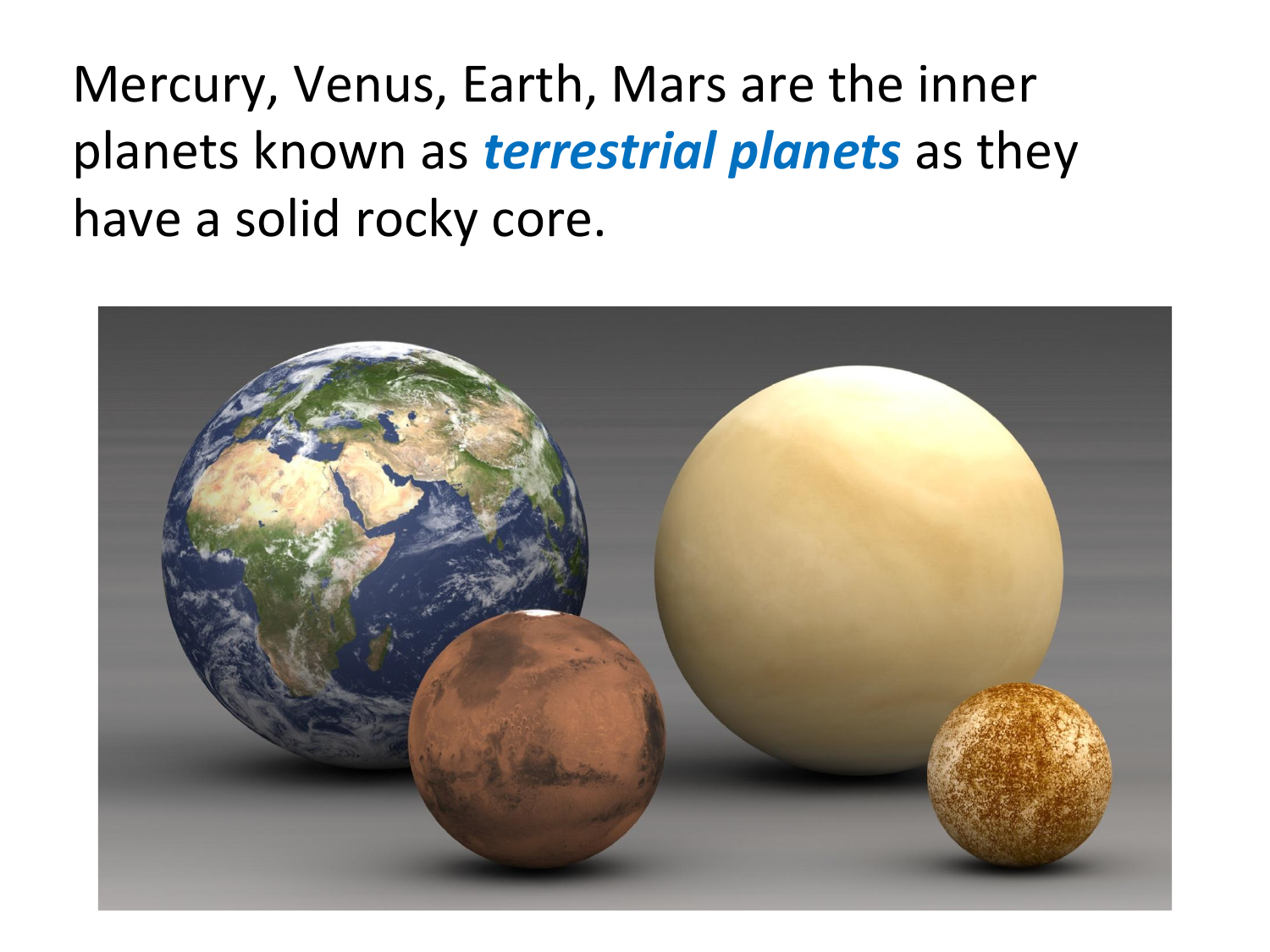Jupiter, Saturn, Uranus, Neptune are the outer planets known as *gas giants* as they are composed mainly of gases and liquids.

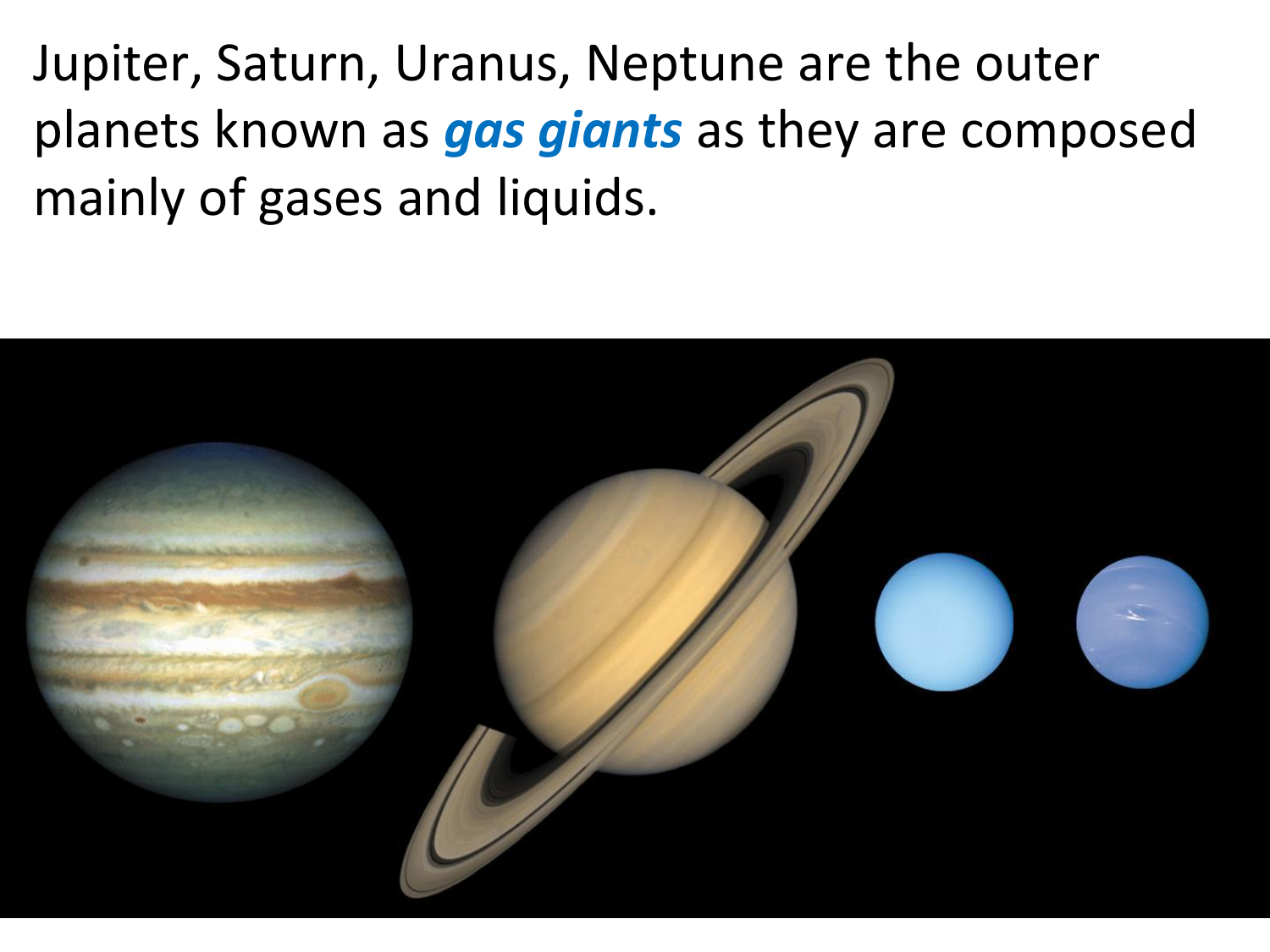• The *solar system* consists of the *Sun* and all celestial objects that revolve around it (planets, moons, asteroids, comets etc)

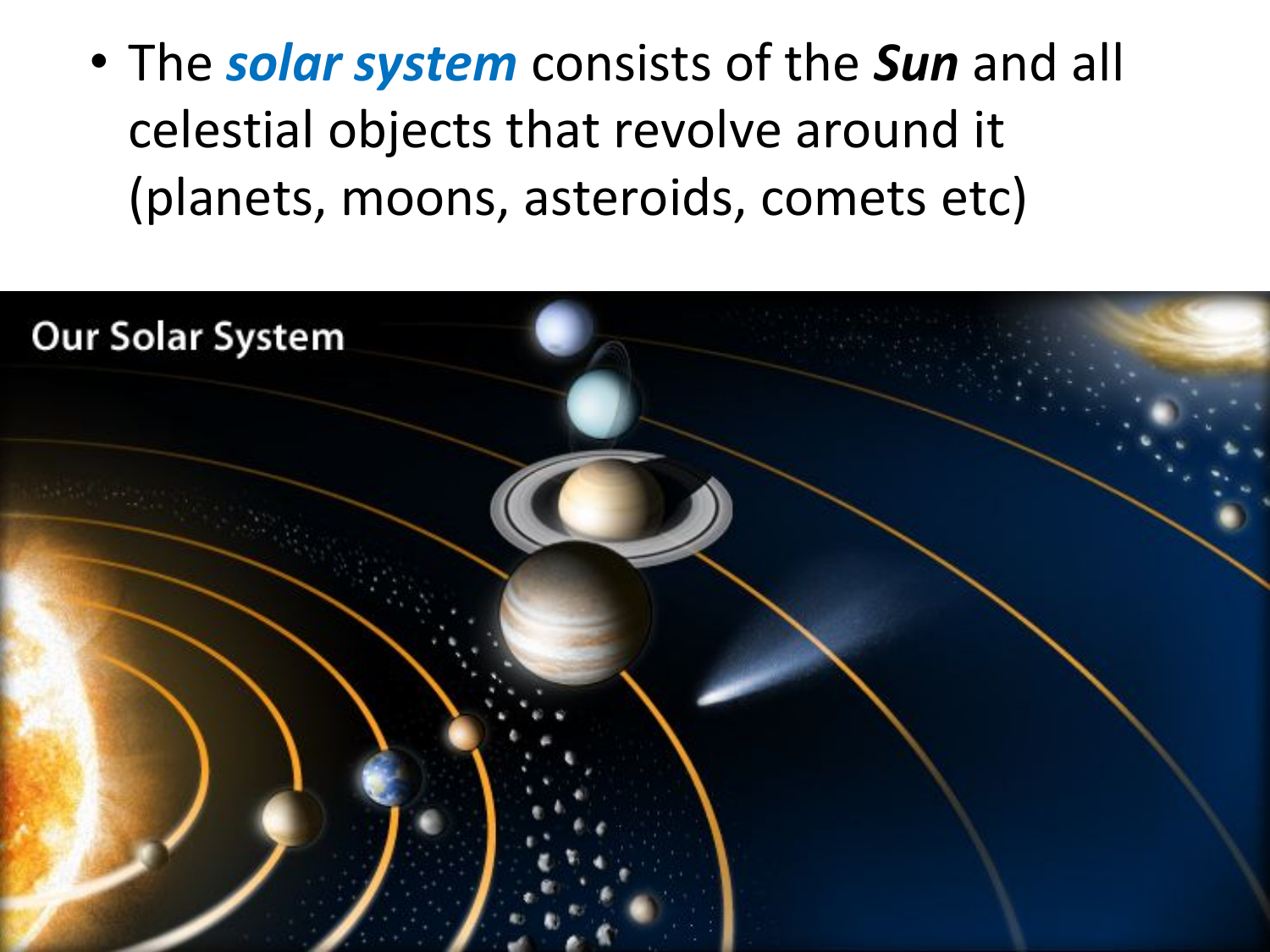- A **satellite** is a celestial object that revolves around a planet in a closed path or *orbit*.
- Earth has one satellite called "*Moon*"
- Planets can have no satellites or several satellites.
- Jupiter and Saturn have over 60 each.
- Our Moon is *non-luminous* (reflects light) and though it appears to be the largest/brightest celestial object in the sky, it is small compared to planets and stars.
- Its average distance from Earth is *384,000 km*.